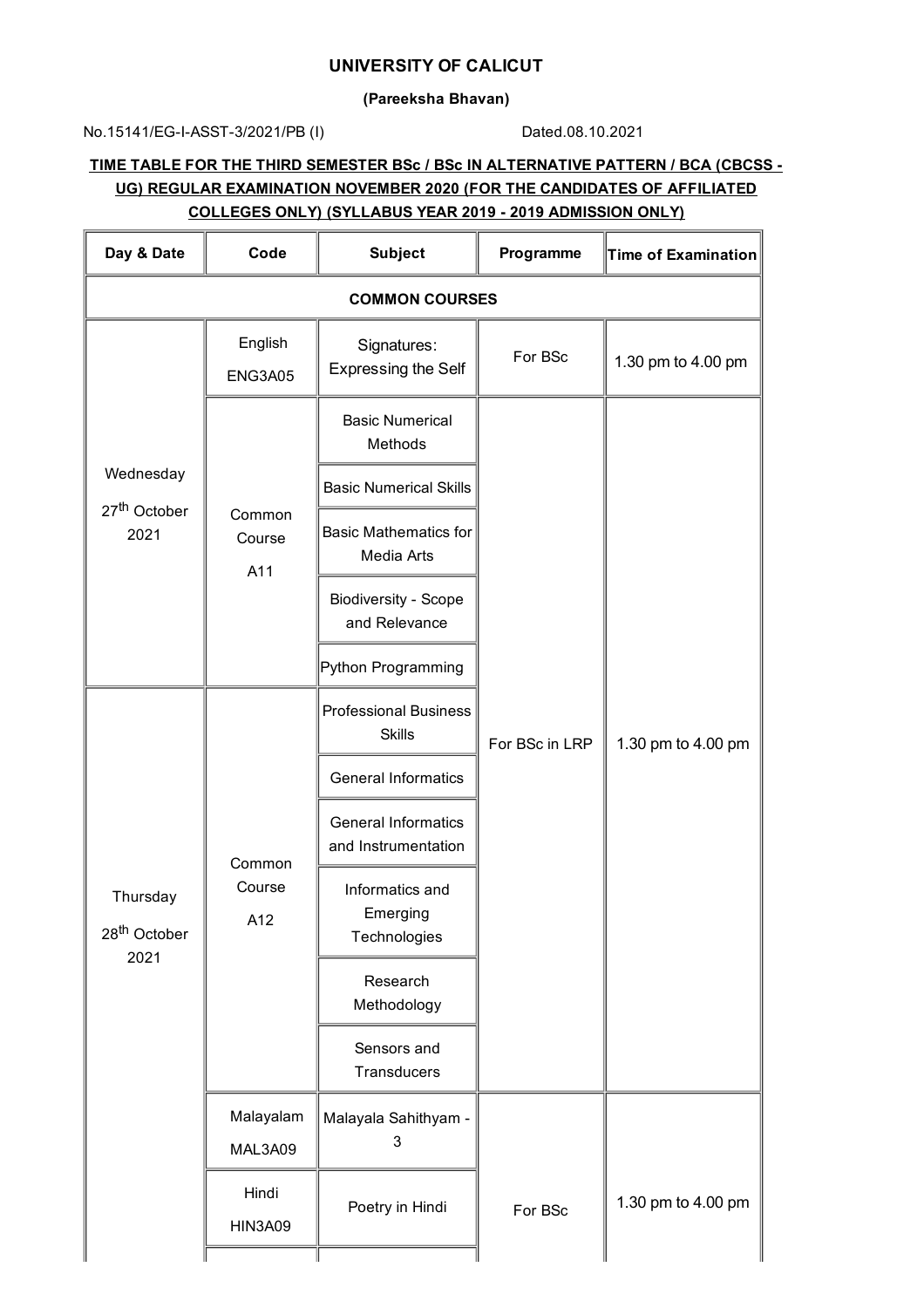|                                              | Arabic<br>ARB3A09                                     |                                                                   | Reading Arabic Prose<br>and Poetry                           |                                        |                    |
|----------------------------------------------|-------------------------------------------------------|-------------------------------------------------------------------|--------------------------------------------------------------|----------------------------------------|--------------------|
|                                              | Urdu<br>URD3A09                                       |                                                                   | Drama and Fiction                                            |                                        |                    |
| Thursday<br>28 <sup>th</sup> October<br>2021 | Sanskrit<br>SKT3A09                                   | Samskritha Sahithya<br>Sameeksha - III<br>(Drama and<br>Alankara) |                                                              |                                        |                    |
|                                              | Tamil<br><b>TML3A09</b>                               |                                                                   | Mozhi Alum<br>Alumaithiran                                   |                                        |                    |
|                                              | French<br><b>FRE3A09</b>                              |                                                                   | Literature in French                                         | For BSc                                | 1.30 pm to 4.00 pm |
|                                              | German<br>GER3A09                                     |                                                                   | Literature in German<br>(Selected Readings)                  |                                        |                    |
| <b>CORE COURSES</b>                          |                                                       |                                                                   |                                                              |                                        |                    |
|                                              | Physics / Applied<br>Physics<br>PHY3B03 / APH3B<br>03 |                                                                   | Electrodynamics - I<br>(Common with Applied Physics<br>Core) |                                        | 2.00 pm to 4.00 pm |
|                                              | <b>Statistics</b><br>STA3B03                          |                                                                   | <b>Statistical Estimation</b>                                |                                        | 2.00 pm to 4.30 pm |
| Friday<br>29 <sup>th</sup> October<br>2021   | Geology<br>GEO3B05                                    |                                                                   | Crystallography and Mineralogy                               |                                        | 2.00 pm to 4.00 pm |
|                                              | Aquaculture<br>AQC3B05                                |                                                                   | <b>Fisheries &amp; Population Dynamics</b>                   |                                        | 2.00 pm to 4.00 pm |
|                                              | Food Technology<br><b>FTL3B05</b>                     |                                                                   | Food Engineering                                             |                                        | 2.00 pm to 4.00 pm |
|                                              | Psychology<br><b>PSY3B01</b>                          |                                                                   |                                                              | Psychological Measurement &<br>Testing | 2.00 pm to 4.00 pm |
|                                              | Biotechnology<br>BTY3B03                              |                                                                   | Biochemistry                                                 |                                        | 2.00 pm to 4.00 pm |
|                                              | Biochemistry<br>BCH3B03                               |                                                                   |                                                              | Techniques in Biochemistry             | 2.00 pm to 4.00 pm |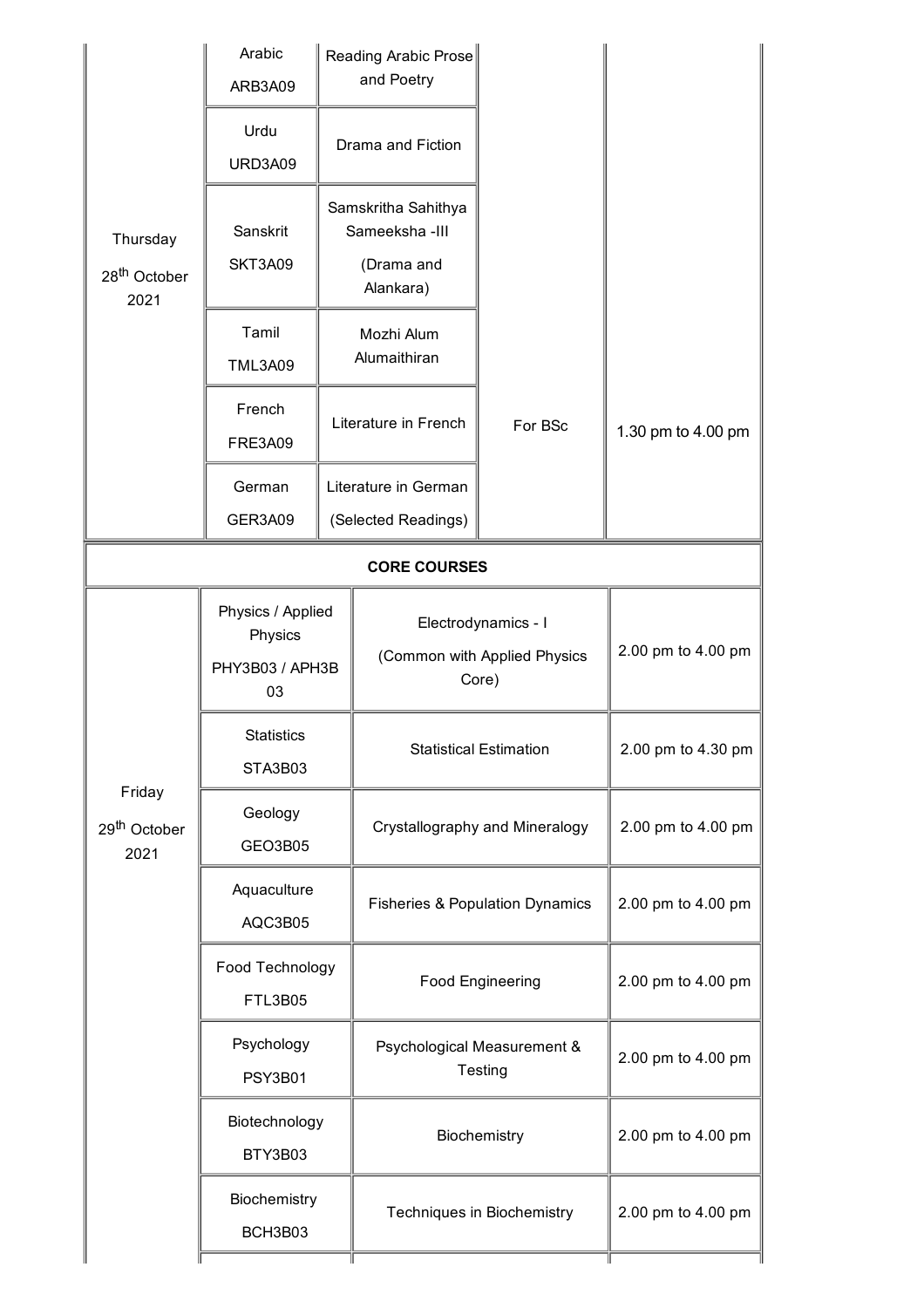|                                            | Zoology<br>ZOL3B03T                          | Animal Diversity: Chordata Part I                                                 | 2.00 pm to 4.00 pm |
|--------------------------------------------|----------------------------------------------|-----------------------------------------------------------------------------------|--------------------|
|                                            | <b>Plant Science</b><br>PLA3B03              | Algae, Fungi, Lichens, Bacteria,<br>Viruses & Plant Diseases                      | 2.00 pm to 4.30 pm |
|                                            | <b>Computer Science</b><br>BCS3B04           | Data Structures Using C                                                           | 2.00 pm to 4.00 pm |
|                                            | Electronics<br><b>ELE3B05</b>                | <b>Digital Electronics</b>                                                        | 2.00 pm to 4.00 pm |
|                                            | Microbiology<br>MBG3B03                      | Environmental & Sanitation<br>Microbiology                                        | 2.00 pm to 4.00 pm |
|                                            | Geography<br>GRY3B03                         | Climatology                                                                       | 2.00 pm to 4.30 pm |
|                                            | Genetics<br>GEN3B04                          | <b>Basic Genetics</b>                                                             | 2.00 pm to 4.00 pm |
| Friday<br>29 <sup>th</sup> October<br>2021 | Information<br>Technology<br><b>BIT3B04</b>  | Database Design & RDBMS                                                           |                    |
|                                            | <b>BCA</b><br>BCA3B04                        | Data Structures Using C                                                           | 2.00 pm to 4.00 pm |
|                                            | <b>Mathematics</b><br>MTS3B03                | Calculus of Single Variable - 2                                                   | 2.00 pm to 4.30 pm |
|                                            | Environment & Water<br>Management<br>EWM3B03 | <b>Environmental Chemistry I</b>                                                  | 2.00 pm to 4.00 pm |
|                                            | Chemistry<br>CHE3B03                         | Physical Chemistry I<br>(Common with Polymer Chemistry &<br>Industrial Chemistry) | 2.00 pm to 4.00 pm |
|                                            | Botany<br>BOT3B03                            | Phycology, Bryology and Pteridology                                               | 2.00 pm to 4.00 pm |
|                                            | Family & Community<br>Science<br>FCS3B03     | Research Methodology & Bio<br>informatics                                         | 2.00 pm to 4.00 pm |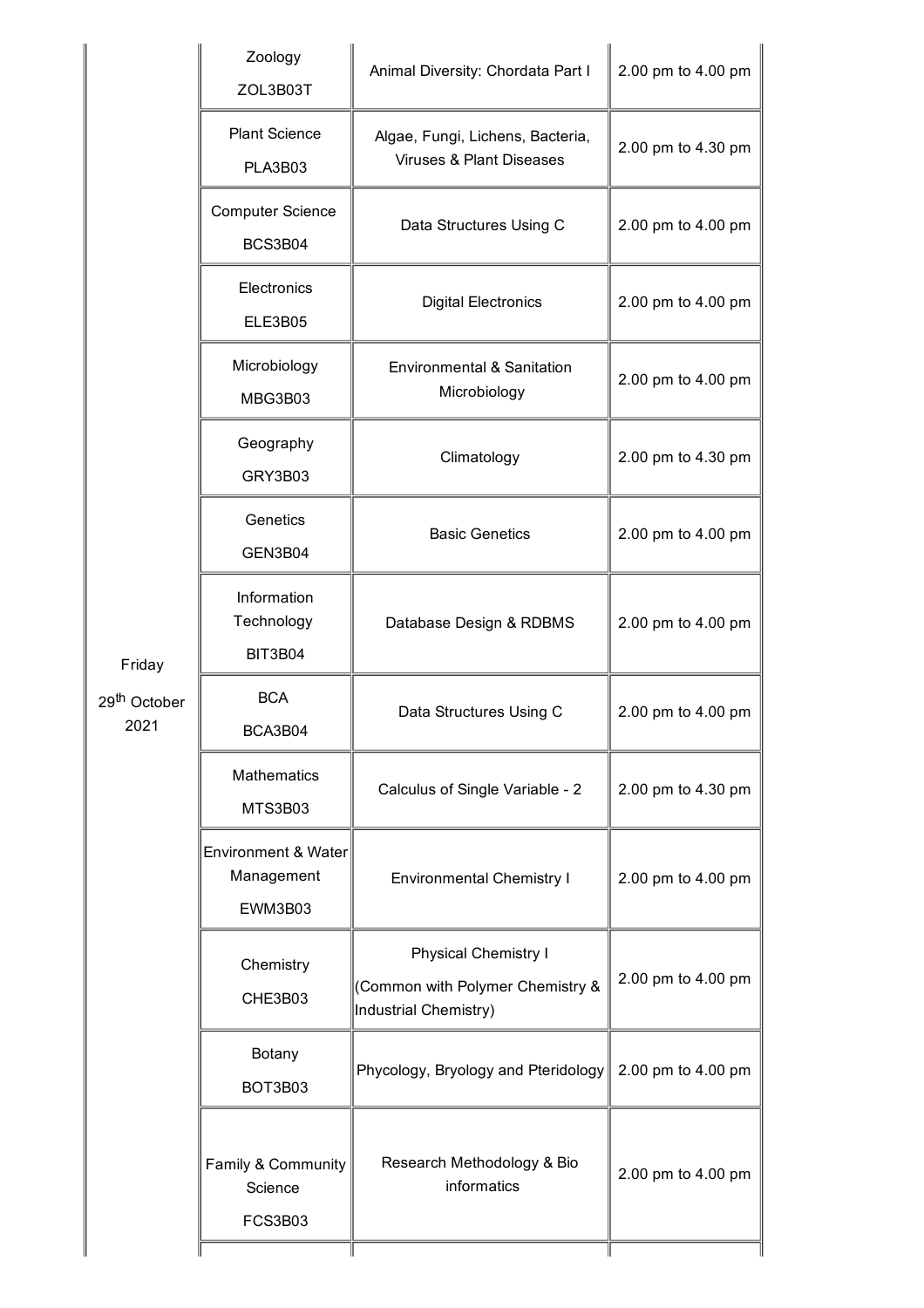|                                              | Costume and<br><b>Fashion Designing</b><br>CFD3B05                                           | <b>Traditional Indian Textiles and</b><br>Costumes |                    | 2.00 pm to 4.00 pm |
|----------------------------------------------|----------------------------------------------------------------------------------------------|----------------------------------------------------|--------------------|--------------------|
| Friday<br>29 <sup>th</sup> October<br>2021   | Instrumentation<br><b>INS3B03</b>                                                            | Signals and Systems                                |                    | 2.00 pm to 4.30 pm |
|                                              | Hotel Management &<br><b>Catering Science</b><br>Food and Beverage Production - I<br>BSH3B03 |                                                    | 2.00 pm to 4.00 pm |                    |
|                                              | Hotel Management &<br><b>Culinary Arts</b><br>BHC3B03                                        | Food and Beverage Service                          |                    | 2.00 pm to 4.00 pm |
|                                              | Biochemistry<br>Enzymology<br>BCH3B04                                                        |                                                    |                    | 1.30 pm to 3.30 pm |
|                                              | Information<br>Technology<br><b>BIT3B05</b>                                                  | Data Structures Using C++                          |                    | 1.30 pm to 3.30 pm |
| Saturday<br>30 <sup>th</sup> October<br>2021 | Hotel Management &<br><b>Catering Science</b><br>BSH3B04                                     | Food and Beverage Service - I                      |                    | 1.30 pm to 3.30 pm |
|                                              | Hotel Management &<br><b>Culinary Arts</b><br>BHC3B04                                        | Advanced Food and Beverage<br>Production           |                    | 1.30 pm to 3.30 pm |
|                                              | Instrumentation<br><b>INS3B04</b>                                                            | Industrial Instrumentation - I                     |                    | 1.30 pm to 3.30 pm |
| <b>COMPLEMENTARY COURSES</b>                 |                                                                                              |                                                    |                    |                    |
| CFD3C05 - Textile Processing                 |                                                                                              |                                                    | 1.30 pm to 3.30 pm |                    |
|                                              | MTS3C03 - Mathematics - 3                                                                    |                                                    | 1.30 pm to 3.30 pm |                    |
| Monday                                       | <b>Statistical Methods</b>                                                                   | BCA3C05 - Computer Oriented Numerical &            | 1.30 pm to 3.30 pm |                    |
| 1st November 2021                            | <b>BIT3C05 - Discrete Mathematics</b>                                                        |                                                    | 1.30 pm to 3.30 pm |                    |
|                                              |                                                                                              | MBG3C03 - Food and Industrial Microbiology         | 1.30 pm to 3.30 pm |                    |
|                                              | BCH3C03 - Biochemistry II                                                                    |                                                    | 1.30 pm to 3.30 pm |                    |
|                                              | APH3C03 - Digital Integrated Circuits                                                        |                                                    | 1.30 pm to 3.30 pm |                    |
|                                              |                                                                                              |                                                    |                    |                    |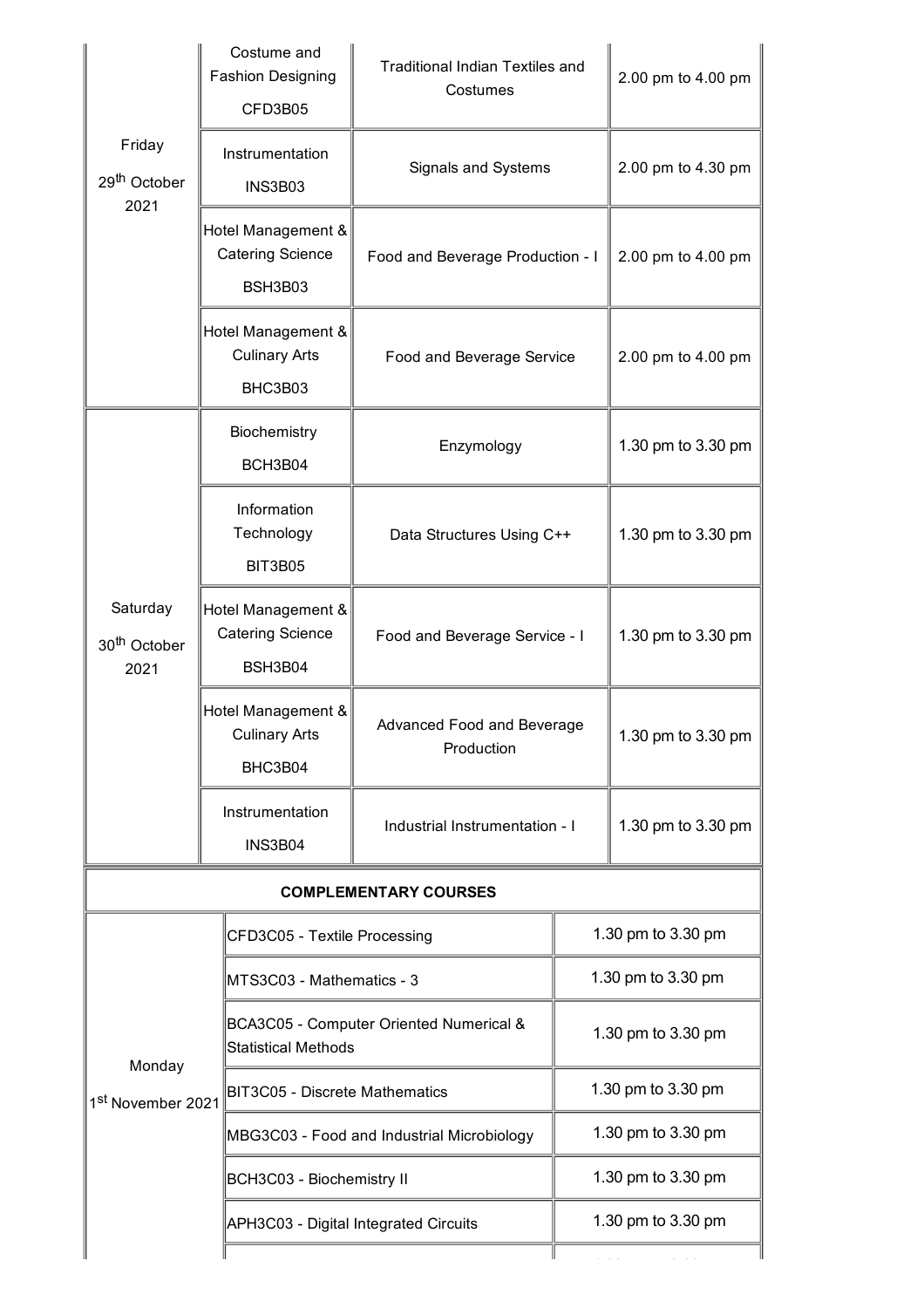|                                             | GRY3C01.3 - Geography of Water Resources                                                            | 1.30 pm to 3.30 pm |
|---------------------------------------------|-----------------------------------------------------------------------------------------------------|--------------------|
| Monday                                      | BOT3C03 - Morphology, Systematic Botany,<br>Economic Botany, Plant Breeding & Horticulture          | 1.30 pm to 3.30 pm |
|                                             | 1st November 2021 PSG3C01 - Human Physiology III                                                    | 1.30 pm to 3.30 pm |
|                                             | BSH / C 3C05 - Nutrition Hygiene and<br>Sanitation<br>(Common for Culinary Arts & Catering Science) | 1.30 pm to 3.30 pm |
|                                             | ZOL3C03T - Physiology & Ethology                                                                    | 1.30 pm to 3.30 pm |
|                                             | BCS3C03 - Problem Solving Using C                                                                   | 1.30 pm to 3.30 pm |
|                                             | BTY3C03 - Environmental Biotechnology                                                               | 1.30 pm to 3.30 pm |
|                                             | PHY3C03 - Mechanics, Relativity, Waves and<br>Oscillations                                          | 1.30 pm to 3.30 pm |
|                                             | BTY3C04 - Plant Biotechnology                                                                       | 1.30 pm to 3.30 pm |
|                                             | BCA3C06 - Theory of Computation                                                                     | 1.30 pm to 3.30 pm |
|                                             | BIT3C06 - Fundamentals of Digital Electronics                                                       | 1.30 pm to 3.30 pm |
| Tuesday<br>2 <sup>nd</sup> November<br>2021 | FCS3C03 - Nutrition through Life Cycle                                                              | 1.30 pm to 3.30 pm |
|                                             | GEN3C03 - Evolutionary and Population<br>Genetics                                                   | 1.30 pm to 3.30 pm |
|                                             | GEO3C05 - Geological Structures, Fossils and<br>Time                                                | 1.30 pm to 3.30 pm |
|                                             | STA 3C02 - Probability Distributions and<br>Parametric Tests (for Psychology Main)                  | 1.30 pm to 3.30 pm |
|                                             | STA 3C03 - Probability Theory (For Geography<br>Main)                                               | 1.30 pm to 3.30 pm |
|                                             | BSH / C 3C06 - Facility Planning<br>(Common for Culinary Arts & Catering<br>Science)                | 1.30 pm to 3.30 pm |
|                                             | FTL3C04 - Principles of Food Science                                                                | 1.30 pm to 3.30 pm |
| Wednesday                                   | ELE3C05 - Digital Electronics                                                                       | 1.30 pm to 3.30 pm |
| 3 <sup>rd</sup> November<br>2021            | MEC3C03 - Mathematical Economics                                                                    | 1.30 pm to 3.30 pm |
|                                             | GEO3C05 - Satellite Remote Sensing and GIS<br>Data Management System                                | 1.30 pm to 3.30 pm |